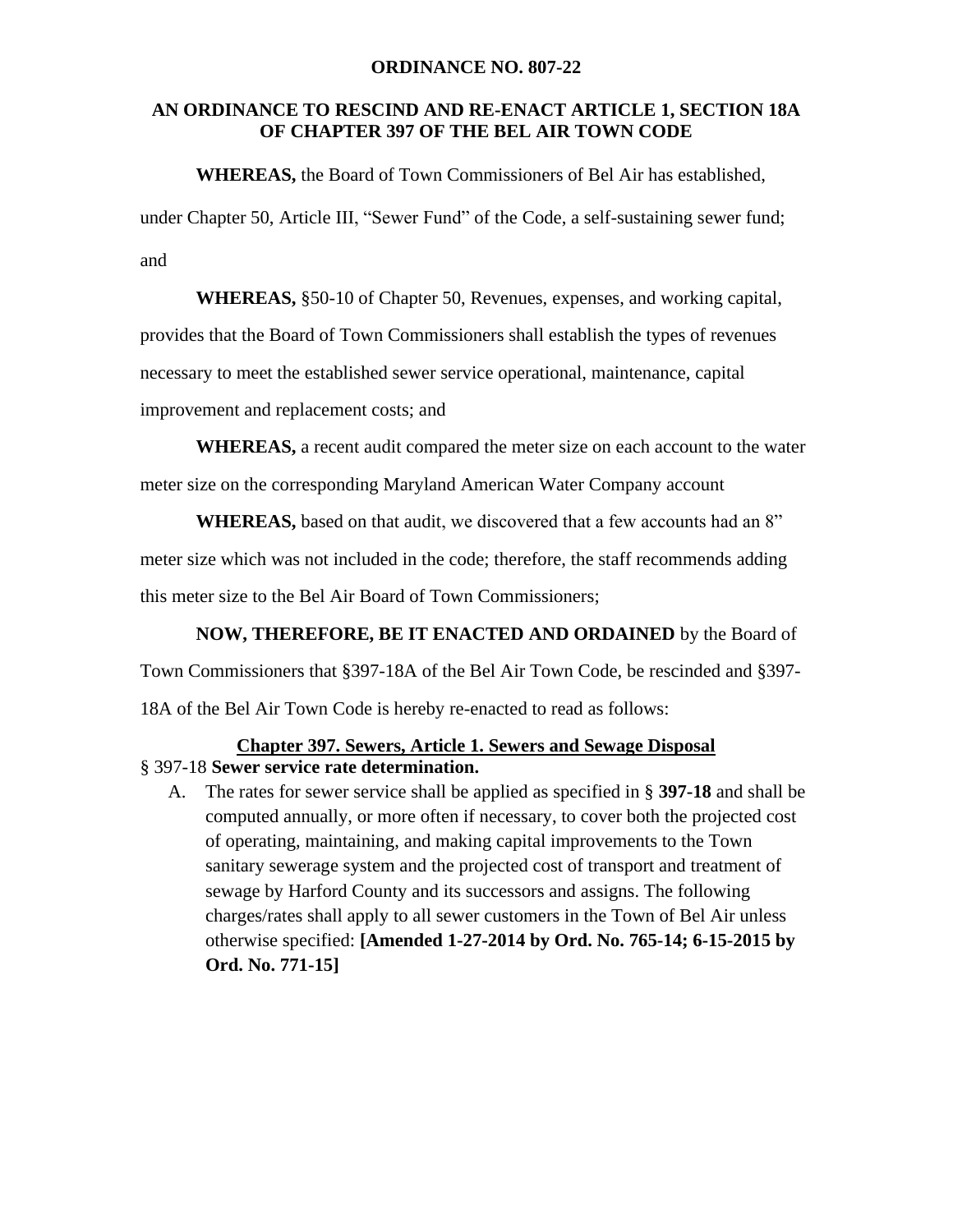#### **Town of Bel Air Sewer Charges and Usage Rates**

**Water Meter Size** 

| (inches)       | <b>Monthly Base</b><br><b>Charge Amount</b> | <b>Quarterly Base Charge Usage Rate per</b><br>Amount | 1.000 Gallons |
|----------------|---------------------------------------------|-------------------------------------------------------|---------------|
| 5/8            | $$2.63$ \$2.87                              | \$7.89 \$8.61                                         | \$5.91 \$6.19 |
| 3/4            | \$14.82 \$16.17                             | \$44.44 \$48.50                                       | \$5.91 \$6.19 |
|                | \$24.67 \$26.91                             | \$74.04 \$80.79                                       | \$5.91 \$6.19 |
| 11/4           | \$35.65 \$38.89                             | \$106.92 \$116.65                                     | \$5.91 \$6.19 |
| 11/2           | \$49.39 \$53.89                             | \$148.09 \$161.59                                     | \$5.91 \$6.19 |
| 2              | \$78.97 \$86.17                             | \$236.91 \$258.50                                     | \$5.91 \$6.19 |
| 3              | \$167.98 \$183.27                           | \$503.86 \$549.77                                     | \$5.91 \$6.19 |
| $\overline{A}$ | \$246.75 \$269.23                           | \$740.28 \$807.72                                     | \$5.91 \$6.19 |
| 6              | \$493.52 \$538.49                           | \$1,480.56 \$1,615.45                                 | \$5.91 \$6.19 |
| 8              | \$807.74                                    | \$2,423.22                                            | \$6.19        |

Flat rate (14,212 4,737 gallons plus 5/8-inch \$91.88 \$32.20 (monthly) base charge):

Flat rate affidavit (67.5% reduction):  $\frac{$29.86}{$10.46}$  (monthly)

- B. The flat rate shall be charged to all customers who are not served by a metered water connection. For flat-rate single-user customers who own and occupy the residence, the Town offers a lower flat-rate sewer charge; however, eligible customers must apply for the lower rate each July 1 by signing an affidavit.
- C. All sewer charges and rates described herein shall be adjusted annually based on the Economic Indicator Consumer Price Index (CPI). Each fiscal year these charges and rates will be adjusted to reflect the annual change of the Consumer Price Index for all urban consumers for the expenditure category "all items not seasonally adjusted" and for all regions. The annual Consumer Price Index for the period ending each December, as published by the Bureau of Labor Statistics of the United States Department of Labor, shall be used to adjust all charges and rates to be applied beginning July 1 of the following fiscal year.
- D. The current charges will be published on the Town website at the beginning of each fiscal year beginning on July 1.

# **AND BE IT FURTHER ENACTED AND ORDAINED** by the Board of Town

Commissioners that this ordinance shall become effective on April \_\_\_\_\_\_\_\_\_, 2022. INTRODUCTION: PUBLIC HEARING: ENACTMENT:

EFFECTIVE: